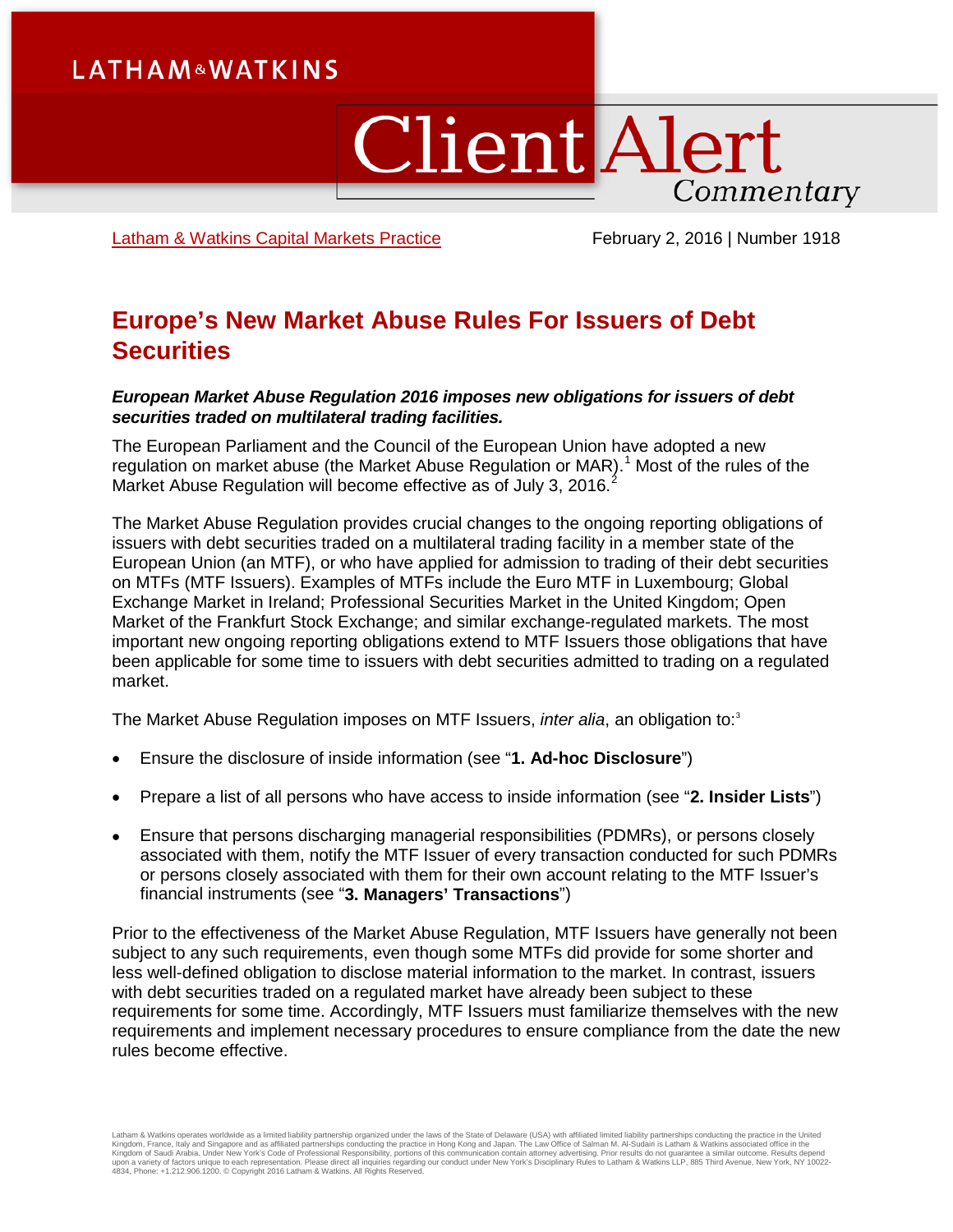If an MTF Issuer violates the Market Abuse Regulation, the MTF Issuer may be subject to administrative sanctions, *e.g.*, an order to cease and desist, a disgorgement of profits or a public warning, as well as monetary fines, *e.g.*, maximum pecuniary sanctions of up to €2.5 million or 2% of the issuer's total revenue for an infringement of the ad-hoc disclosure obligations.

## **1. Ad-hoc Disclosure**

From July 3, 2016, MTF Issuers will be obligated to inform the public as soon as possible of inside information that directly concerns the MTF Issuer.<sup>[4](#page-6-3)</sup>

#### • **What constitutes inside information that must be disclosed?**

- The Market Abuse Regulation provides that:
	- o "Inside information" is, *inter alia*, information of a precise nature that has not been publicly disclosed, relating, directly or indirectly, to the MTF Issuer or to one or more financial instruments, and which, if made public, would be likely to have a significant effect on the price of those financial instruments or the price of related derivative financial instruments
	- o A "significant effect" on the price of financial instruments means information that a reasonable investor would likely use as part of the basis of its investment decision $5$
	- o An intermediate step in a multi-step process may also constitute inside information if, by itself, the intermediate step satisfies the criteria set out above $6$
- Unlike for shares traded on an MTF, clearly inside information regarding debt securities will be defined more restrictively. The following events or circumstances, *inter alia*, will likely constitute inside information in relation to MTF Issuers:
	- $\circ$  In general, any circumstances that may impact the MTF Issuer's ability to meet its obligations under the relevant debt securities (*e.g.*, the repayment of principal or the payment of interest)
	- o A significant improvement in the MTF Issuer's financial situation that reduces the issuer's risk of default (*e.g.*, an injection of capital through a capital increase)
	- o Agreements and transactions that may have an impact on the MTF Issuer's creditworthiness (*e.g.*, a majority shareholder's withdrawal of liquidity or an injection of capital, or a change-of-control provision being triggered in the debt securities' terms)
	- o Refinancing measures if those measures impact the debt securities or the securities' ranking
	- o An unscheduled redemption of the debt securities
	- o Default by a significant customer of the MTF Issuer
- The non-exhaustive list of criteria above is merely intended to provide guidance to MTF Issuers. What constitutes inside information must be carefully determined on a case-bycase basis. Any information that may have an impact on the default risk that is factored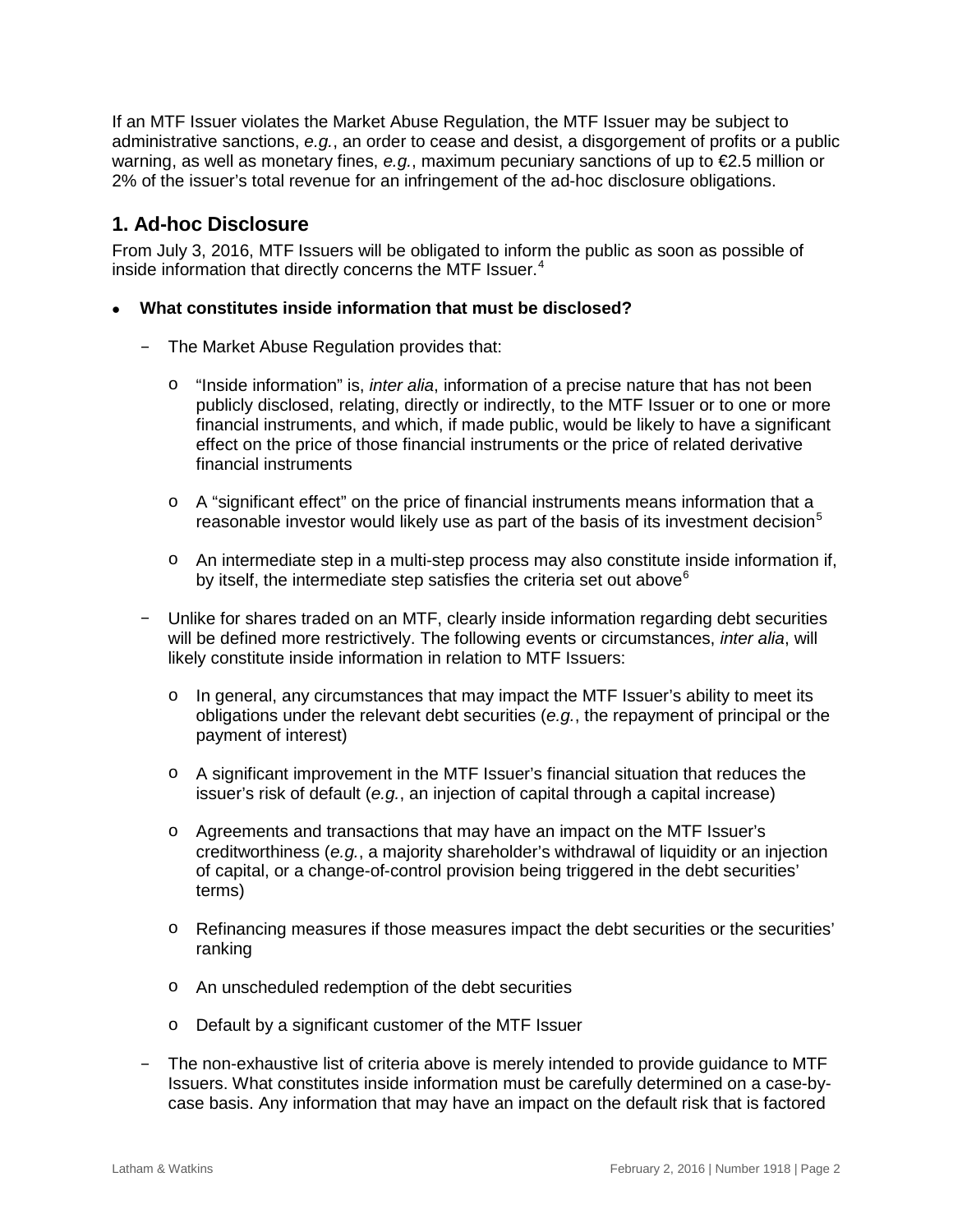into the debt securities and, as a result, might influence their trading price may constitute inside information. In general, information used by rating agencies to assign their ratings is likely to constitute inside information.

– In the first half of 2016, the European Securities and Markets Authority (ESMA) is expected to issue final guidelines to establish a non-exhaustive indicative list of information that is reasonably expected to constitute inside information or is required to be disclosed.<sup>[7](#page-6-6)</sup>

#### • **How must the information be disclosed?**

- Inside information must be publicly disclosed in a manner enabling the public's fast access to and complete, correct and timely assessment of the information.
- MTF Issuers must disclose and maintain all inside information required for public disclosure on their websites for at least five years. Inside information must be made public before being posted on the MTF Issuer's website. MTF Issuers should use professional service providers to disclose and disseminate inside information to ensure timely and consistent disclosure at all times.
- ESMA will develop implementing technical standards to determine the technical means for appropriate public disclosure of inside information.
- **Is it possible to delay the disclosure of inside information to the public? [8](#page-6-7)**
	- Under certain restrictive conditions MTF Issuers may, at their own responsibility, delay disclosing inside information.[9](#page-6-8) A delay generally requires, *inter alia*, that the MTF Issuer has legitimate interests immediate disclosure would prejudice, that the delay will likely not mislead the public, and that the MTF Issuer can ensure the information's confidentiality.<sup>[10](#page-6-9)</sup>
	- A decision by the competent bodies of an MTF Issuer to delay disclosure of inside information should be properly documented. ESMA is expected to publish implementing technical standards providing for specific documentation requirements and forms.
	- In any event, an MTF Issuer must disclose inside information to the public as soon as possible if the issuer can no longer ensure the information's confidentiality, *e.g.*, if rumors with sufficiently concrete information are spreading.

## **2. Insider Lists**

From July 3, 2016, MTF Issuers will be required to prepare a list of all persons who have access to inside information, and promptly update the list and provide the list to the competent authority upon request. Even if another person acting on the MTF Issuer's behalf or account assumes the task of preparing and updating the insider list, the MTF Issuer remains fully responsible for complying with the Market Abuse Regulation.<sup>[11](#page-6-10)</sup> Accordingly, the MTF Issuer should always retain a right of access to the insider list.

#### • **What is an insider?**

– An insider is any person who has access to inside information and is working for an MTF Issuer under an employment contract, or otherwise performing tasks through which he or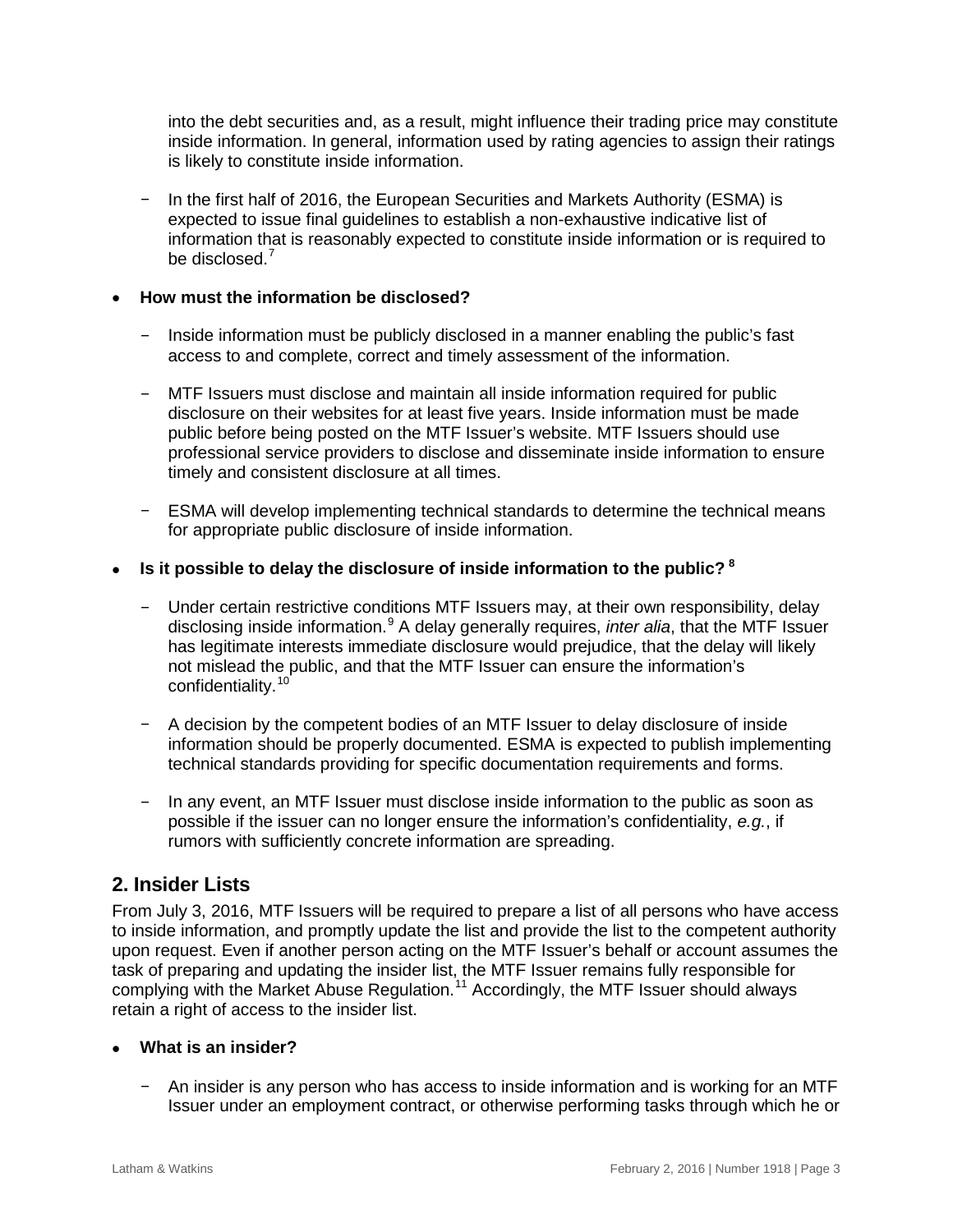she has access to inside information, such as advisors, accountants or rating agencies.<sup>[12](#page-6-11)</sup>

#### • **What information must be included in an insider list?**

- An insider list must include, *inter alia*, the identity of any person with access to inside information; the reason for including that person in the insider list; the date and time of day that person obtained access to inside information; and the date the insider list was prepared.
- An insider list should be updated (including the date of the update) if there is a change in the reason for including a person already on the list; a new person has access to inside information and needs to be added to the list; or a person ceases to have access to inside information.
- ESMA will develop draft implementing technical standards to determine the precise format of insider lists.

#### • **Are there further obligations with respect to the insider lists?**

- MTF Issuers must retain the insider lists for at least five years after the lists have been prepared or updated.
- MTF Issuers must take all reasonable steps to ensure any person on the insider list acknowledges in writing the legal and regulatory obligations involved and is aware of the sanctions applicable to insider dealing and unlawful disclosure of inside information.<sup>[13](#page-6-12)</sup>

#### • **Are there any exceptions?**

– An issuer whose financial instruments are admitted to trading on an "SME growth market"<sup>[14](#page-6-13)</sup> will be exempt from preparing an insider list if the issuer (i) takes all reasonable steps to ensure that any person with access to inside information acknowledges the legal and regulatory obligations involved and is aware of the sanctions applicable to insider dealing and unlawful disclosure of inside information; and (ii) can provide the competent authority, upon request, with a copy of an insider list.<sup>[15](#page-6-14)</sup>

## **3. Managers' Transactions**

From July 3, 2016, MTF Issuers must ensure that transactions by PDMRs and persons closely associated with them**[16](#page-6-15)** (Managers' Transactions) are publicly disclosed promptly and no later than three business days after the transaction.

#### • **What is a Manager's Transaction?**

- The PDMR or associated person must notify the MTF Issuer and the competent authority of every transaction conducted for their own account relating to that MTF Issuer's debt securities or any financial instruments linked to the securities.
- Relevant Managers' Transactions also include, *inter alia*, pledging or lending the debt securities or financial instruments.<sup>[17](#page-6-16)</sup>
- **What are the MTF Issuer's obligations?**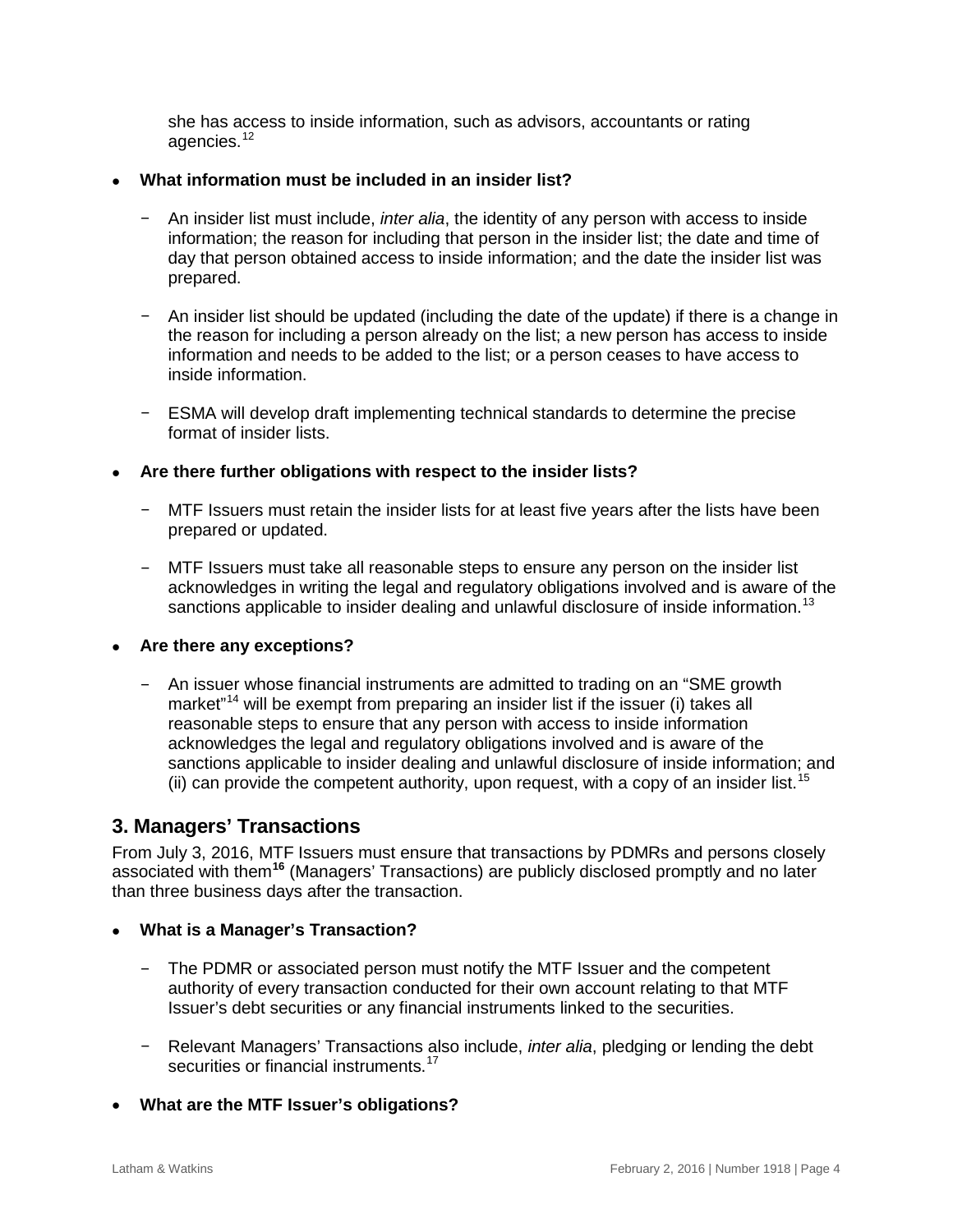- MTF Issuers must ensure that any PDMR notification of a Manager's Transaction is publicly disclosed promptly, and no later than three business days after the transaction, in a manner enabling fast access to this information on a non-discriminatory basis in accordance with the implementing technical standards the ESMA will soon develop.<sup>[18](#page-6-17)</sup>
- MTF Issuers must notify the PDMRs of their obligations in writing. In addition, MTF Issuers must prepare a list of all PDMRs and persons closely associated with them.[19](#page-6-18)

#### • **Are there any** *de minimis* **rules?**

– The obligation to disclose a Manager's Transaction only applies once the PDMR's transactions have reached a cumulative €5,000 within a calendar year (with no netting). $^{20}$  $^{20}$  $^{20}$ 

#### • **What information must the notification contain?**

– A PDMR's notification of a Manager's Transaction should include, *inter alia*, the person's name; the reason for the notification; the issuer's name; a description and the identifier of the financial instrument; and the nature, date and place of the transaction.<sup>[21](#page-6-20)</sup>

#### • **Introduction of a so-called "Closed Period"**

- During a period of 30 calendar days before the publication of an interim financial report or a year-end report, which the issuer is, legally or by the trading venue's rules, required to make public (Closed Period), a PDMR within the MTF Issuer must conduct no transactions for its own or a third party's account, directly or indirectly, relating to that MTF Issuer's debt securities or to derivatives or other financial instruments linked to the debt securities.<sup>[22](#page-6-21)</sup>
- An MTF Issuer may allow such Managers' Transactions during a Closed Period on a case-by-case basis if exceptional circumstances exist, such as an individual PDMR's severe financial difficulties.

If you have questions about this *Client Alert*, please contact one of the authors listed below or the Latham lawyer with whom you normally consult:

#### **[Marcus C. Funke](https://www.lw.com/people/marcus-funke)**

[marcus.funke@lw.com](mailto:marcus.funke@lw.com) +49.69.6062.6415 Frankfurt

#### **[Rüdiger Malaun](https://www.lw.com/people/ruediger-malaun)**

[ruediger.malaun@lw.com](mailto:ruediger.malaun@lw.com) +49.89.2080.3.8105 Munich

#### **[Dirk Kocher](https://www.lw.com/people/dirk-kocher)**

[dirk.kocher@lw.com](mailto:dirk.kocher@lw.com) +49.40.4140.3248 Hamburg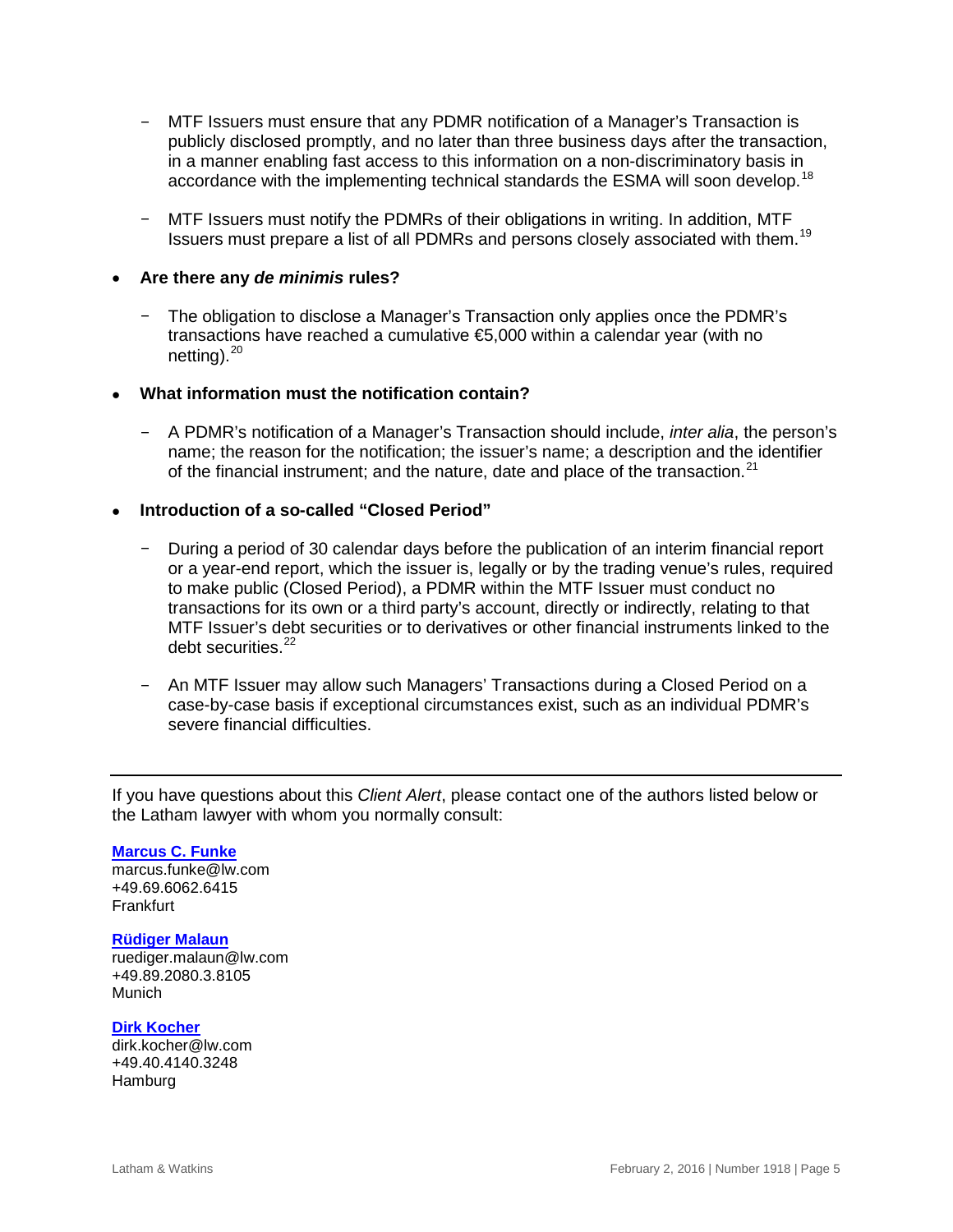#### **[Lene Malthasen](https://www.lw.com/people/lene-malthasen)**

[lene.malthasen@lw.com](mailto:lene.malthasen@lw.com) +44.20.7710.1186 London

#### **[Jocelyn Seitzman](https://www.lw.com/people/jocelyn-seitzman)**

[jocelyn.seitzman@lw.com](mailto:jocelyn.seitzman@lw.com) +1.650.463.3080 Silicon Valley

#### **[Thomas Margenet-Baudry](https://www.lw.com/people/thomas-margenet-baudry)**

[thomas.margenet-baudry@lw.com](mailto:thomas.margenet-baudry@lw.com) +33.1.4062.2008 Paris

#### **[Antonio Coletti](https://www.lw.com/people/antonio-coletti)**

[antonio.coletti@lw.com](mailto:antonio.coletti@lw.com) +39.023.046.2061 Milan

**You Might Also Be Interested In**

**[Bank of Italy: New Reporting Requirements on Issuances and Offerings of Financial Instruments](https://www.lw.com/thoughtLeadership/lw-italy-new-reporting-requirements-on-issuances)**

**[The 2015 Latham FPI Guide: Accessing the US Capital Markets from Outside the United States](https://www.lw.com/thoughtLeadership/foreign-private-issuer-guide-2015)**

**[Amendments to Spanish Corporate Laws Add Flexibility to Bond Issuances by Spanish](https://www.lw.com/thoughtLeadership/LW-amendments-to-spanish-law-add-flexibility-to-bond-issuances)  [Companies](https://www.lw.com/thoughtLeadership/LW-amendments-to-spanish-law-add-flexibility-to-bond-issuances)** 

**[Capital Markets Union –](https://www.lw.com/thoughtLeadership/LW-Capital-Markets-Union%E2%80%93Hit-or-Miss) Hit or Miss?**

*Client Alert* is published by Latham & Watkins as a news reporting service to clients and other friends. The information contained in this publication should not be construed as legal advice. Should further analysis or explanation of the subject matter be required, please contact the lawyer with whom you normally consult. The invitation to contact is not a solicitation for legal work under the laws of any jurisdiction in which Latham lawyers are not authorized to practice. A complete list of Latham's *Client Alerts* can be found at [www.lw.com.](http://www.lw.com/) If you wish to update your contact details or customize the information you receive from Latham & Watkins, visit <http://events.lw.com/reaction/subscriptionpage.html> to subscribe to the firm's global client mailings program.